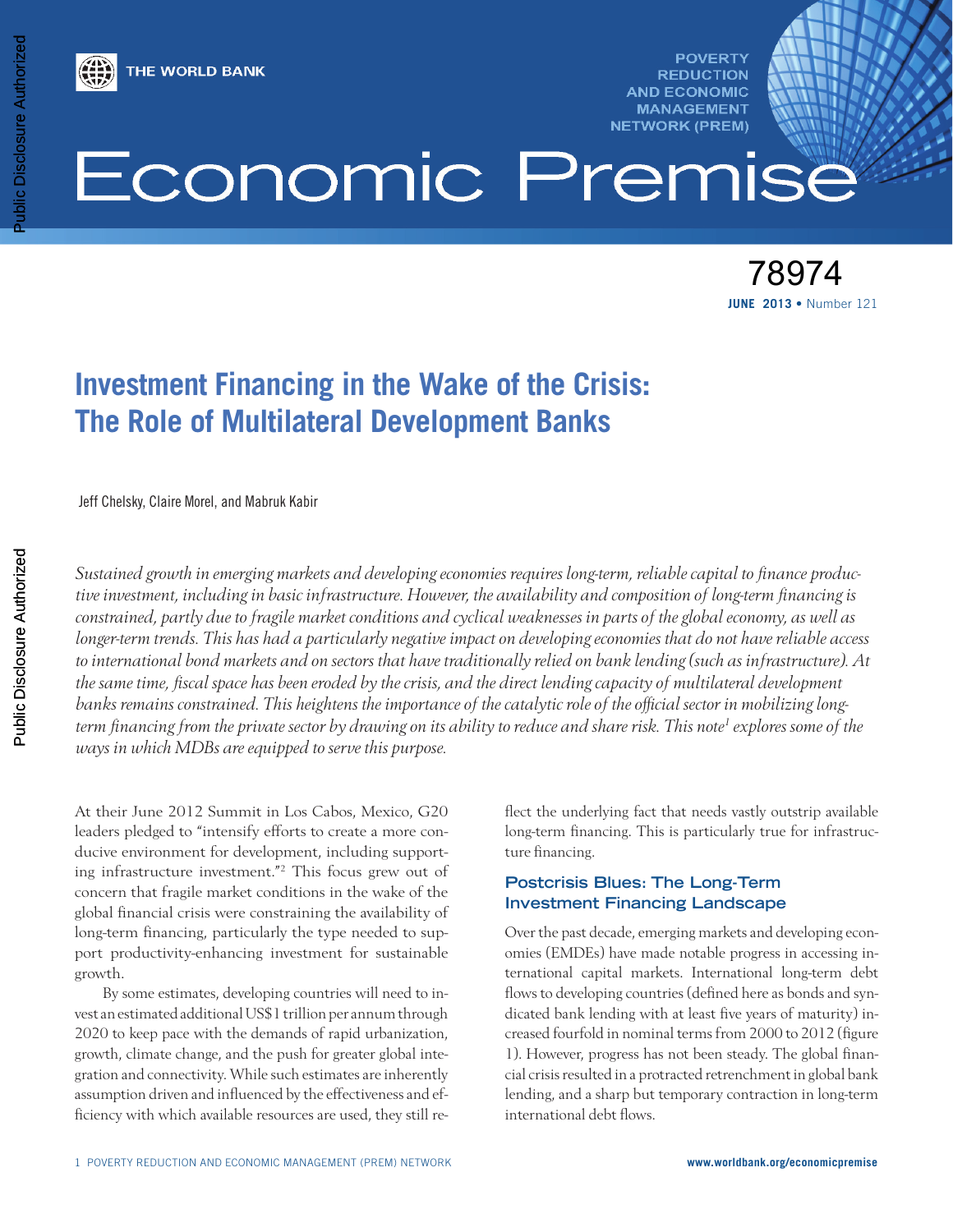**Figure 1. International Long-Term Private Debt to Developing Countries**



A diagnostic assessment prepared for the G20 finance ministers and central bank governors in February (G20 2013) noted that all major categories of long-term financing—debt flows, bank lending, bonds, portfolio equity, and foreign direct investment—have been affected by the crisis, but to different degrees and in different ways. Since most EMDEs do not have stable access to all types of financing, and different types of financing are not perfect substitutes for one another, this change in composition has impacted some sectors more than others. In the infrastructure sector, for example, bank and bond financing are not perfect substitutes. Banks play a particularly significant role in the complex financing of the early stages of infrastructure projects. This is a concern, because long-term syndicated bank lending to EMDEs fell sharply in

the aftermath of the financial crisis, resulting in a 26 percent fall in 2008, followed by 41 percent decline in 2009. Lending has remained weak ever since (figure 2).

Much of the weakness can be explained by stresses in European banks, which were frequent deal participants in the syndicated loan market, particularly with EMDEs, with market shares typically higher than 80 percent. The volume of deals involving European banks dropped significantly in 2007, 2008, and 2011, when bank stress soared. Other banks took advantage of receding European banks, but while the volume of deals without European banks increased, other banks did not fully fill the gap, particularly in highly specialized types of financing (such as infrastructure).

Bond flows fared better and rebounded after the crisis, more than offsetting the reduction in bank lending. This was partly the result of policy-induced low interest rates and quantitative easing in high-income countries, which prompted a search for yield by global investors. International bond flows to developing countries with maturities of at least five years have increased steadily since 2009, as conditions for bond financing have become particularly favorable for many developing countries.

However, while bond issuance increased sharply in EM-DEs after the crisis, the rise was concentrated mainly in Latin American and emerging Europe. Rather than financing new economic activity, much of this bond issuance resulted from efforts to refinance existing debt at lower interest rates or to refinance syndicated lending that was not being rolled over. Low-income countries, often lacking access to international bond markets, fared relatively poorly, receiving less than 0.5 percent of their gross domestic prod-





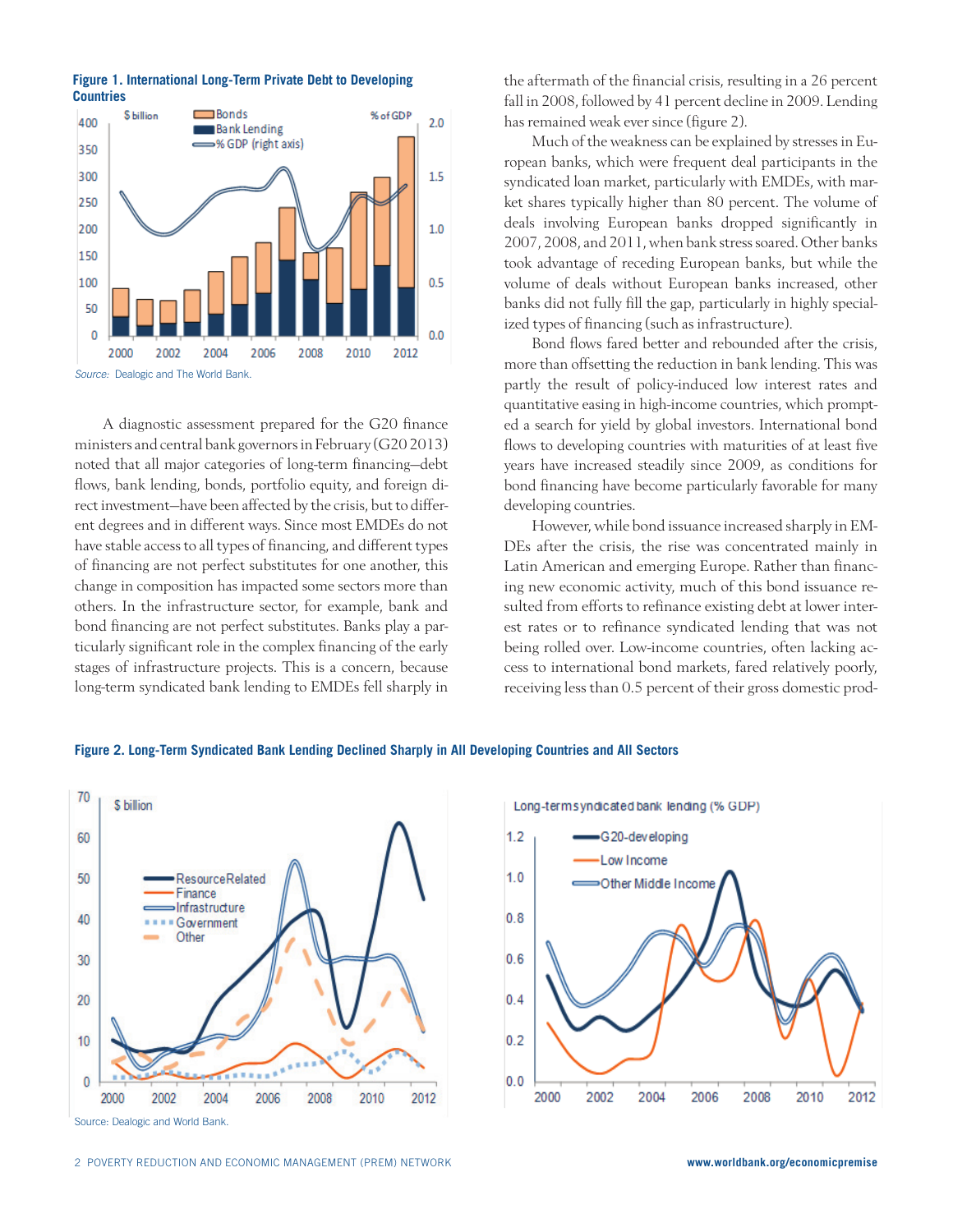uct (GDP), down from precrisis peaks of nearly 0.8 percent (but well above the level of the early 2000s).

# **Bridging the Gap for Long-Term Financing: Multilateral Development Banks as Catalysts**

Undoubtably, the global financial crisis has strained traditional sources of long-term financing, particularly for infrastructure. Government budgets—a major source of infrastructure financing—are overstretched, leaving little room for additional spending. Financial fragility and the urgency to rebuild balance sheets has significantly constrained the ability of the private sector to provide long-term financing, or reduced their risk tolerance and lending horizon. Banks, particularly European banks, which have traditionally played a leading role in structured finance, are still recovering from the crisis and adjusting to tighter regulatory requirements.

Developing-country capital markets generally lack the depth and breadth to provide the type of long-term financing required for infrastructure. At the same time, heightened uncertainty has translated into large pools of liquidity sitting relatively idle with few financial intermediaries to deploy them into infrastructure. This reality—and the overarching need to foster strong, sustainable, and balanced global growth—calls for greater attention to policies and instruments that can lower risk and strengthen the confidence of investors over a long-term horizon.

Even in normal times, private financing for socially productive investments (including public goods) is often insufficient, if not entirely unavailable, without official sector involvement. The reluctance of private sector agents to provide financing is often due to market failures, such as problems arising from asymmetric information. Additional constraints stem from lack of investor experience with particular types of investments, economic activities (for example, infrastructure), or countries. Attracting private finance sometimes requires closing the financial viability gap (that is, between costs



#### **Figure 3. Nonconcessional Financing from MDBs**

*Source:* Congressional Research Service, using data from MDBs' annual reports.

and expected revenues), using public resources complemented by legislative and institutional improvements to catalyze private financing.

Official sector entities such as multilateral development banks (MDBs) can play a useful catalytic and countercyclical role, helping to share risk with private investors to enhance the viability of investments and sustain productive investment when private finance becomes scarce. Figure 3 illustrates the extent to which MDBs, particularly the World Bank, were able to ramp up lending volumes in the wake of the global financial crisis.

#### **How Do MDBs Achieve Additionality?**

MDBs can help their clients attract additional financing from the private sector through a combination of a strong financial position; preferred creditor status; technical expertise; prudent risk management policies; credible application of well understood standards in project design, execution, and corporate governance; a long-term perspective; and cross-country experience. Indeed, in a world of competing demands and scarce public resources, MDBs are increasingly being called on to demonstrate the value added of their engagement. Buiter and Fries (2002) illustrate a useful framework identifying several types of potential "additionality."

According to their framework, MDBs can contribute their own funding and help build the confidence necessary to attract commercial funding through a wide range of financing and mobilization instruments. MDBs achieve this financial additionality in many ways, with varying degrees of engagement. The most direct demonstration of financial additionality (sometimes referred to as the "core" catalytic role) involves actively bringing financing partners into specific deals, for example, through syndications or cofinancing arrangements. In some cases, this can provide partners with a level of creditor status comparable to that of official creditors, in the event that the borrower runs into repayment difficulty. Box 1 highlights a few instruments used by MDBs to mobilize resources.

The impact of official-sector engagement goes beyond direct financing and core catalytic resource mobilization. Gaps between investment needs and the availability of appropriate financing often arise not only from the supply side of financing, but also as the result of a weak underlying investment climate, lack of planning and institutional capacity, and the absence of strong regulatory frameworks.<sup>3</sup>

MDBs catalyze financial resources from other sources through what Buiter and Fries call design additionality. This contribution derives from the technical expertise that MDBs can bring to projects to improve their "bankability," or attractiveness, to private sector investors, and can occur through promoting efficiency, transparency, and adherence to accepted standards in project design, including environmental standards. As facilitators of knowledge, capacity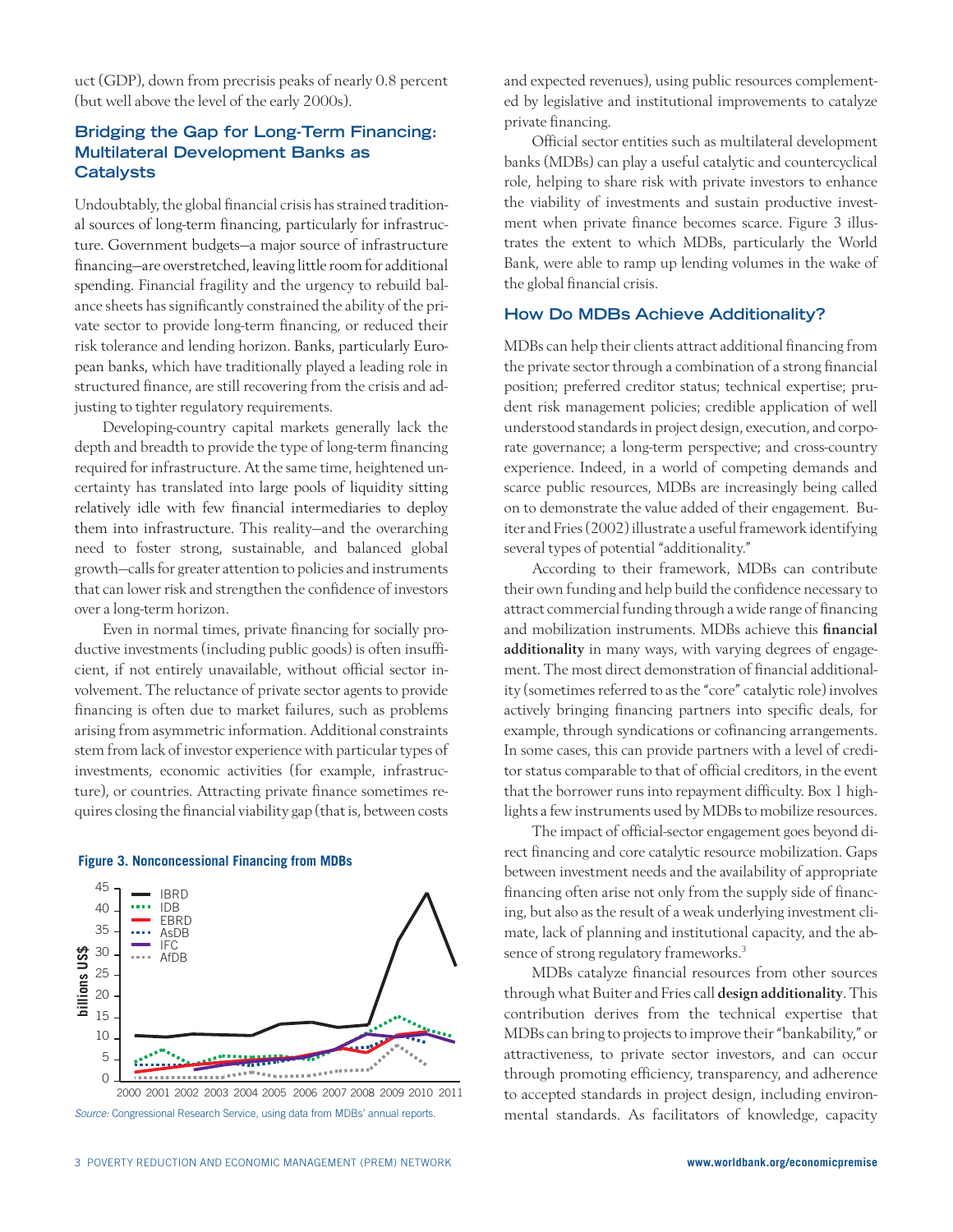building, and peer learning, MDBs can assist countries in improving project management and supporting institutional capacity. By bringing enhanced transparency, sound practices, and internationally accepted standards to projects, these interventions address certain information asymmetries faced by potential investors, helping to reduce risk and attract investment.

Policy additionality can derive from the support that MDBs provide to improve the policy and regulatory environment for investment and to mitigate the risk of significant policy reversals. MDB policy-based lending can contribute to enhancement of the environment for productive investment at the macro- or sectoral level, thereby helping to attract additional financing, particularly from the private sector. A considerable part of the impact of official engagement on the mobilization of long-term financing derives from the advisory services and technical assistance provided to borrowers. This type of support can improve the investment climate, including competition policy, consumer protection, property and creditor rights, trade facilitation, judicial reform, budget and debt management capacity building, or market reforms. Buiter and Fries note that MDBs have unique characteristics, related to the design and implementation of structural reforms and institution-building programs adopted by governments, that afford them a comparative advantage in providing finance. Moreover, MDBs generally enjoy greater access to policy makers than do their private counterparts, and commitments made to MDBs are less likely to be reversed due to the longer-term relationships that MDBs maintain with their clients. This suggests that MDB engagement can have the biggest impact in sectors where the returns to private investment are strongly dependent on government policies and practices.

Demonstration additionality refers to the potential for projects supported by official sector entities to illustrate the possibilities of success (for example, by improving private sector perceptions of the risk-return trade-off for certain types of investments). The greatest potential lies in frontier markets and innovative, riskier sectors and technologies. Buiter and Fries argue that this form of additionality is particularly valuable in economies where "businesses are often more focused on seeking rents than on undertaking the innovation and investment that is necessary to exploit newly created profit opportunities and to expand." However, as Spratt and Collins (2012) note, when projects fail, the "demonstration" effect can also undermine subsequent private sector engagement.

Selection additionality, while not part of the Buiter and Fries framework, could be considered a fifth form of additionality: the support provided by official entities when they encourage better project selection by governments. Because of their governance and accountability structures, many MDBs

#### **Box 1. MDB Instruments to Mobilize Resources**

**Investment and project loans.** MDBs have a comparative advantage in meeting long-term investment financing needs and mobilizing long-term foreign and local currency financing at more affordable rates. While MDBs do lend at interest rates that adequately reflect risks, they generally offer relatively longer maturities and grace periods than the private sector, and are sometimes the only entities willing and able to provide financing with the appropriate maturity. With high credit ratings—since backing by shareholder governments can reduce, if not eliminate, default risk—and higher levels of liquidity, MDBs can often hold riskier portfolios than private investors, enabling them to intervene where private actors would be reticent to act. Between 2000 and 2013, on average, investment and project lending accounted for 75 percent of African Development Bank (AfDB) lending, 76 percent of Asian Development Bank (AsDB) lending, 79 percent of Inter-American Development Bank (IDB) lending, and 64 percent of International Bank for Reconstruction and Development (IBRD) lending.

**Equity investments.** Many MDBs also have mandates to engage directly with the private sector, rather than exclusively through governments. This allows the MDBs to purchase equity in firms in strategic or catalytic sectors. In addition to direct equity finance, MDB participation is often augmented through representation on corporate boards and by knowledge of global good practices, including sound corporate governance standards. This in turn can provide a higher degree of comfort to other investors, encouraging them to also purchase equity in those firms. The International Finance Corporation (IFC), the European Bank for Reconstruction and Development (EBRD), and the AsDB have been the most engaged in the direct provision of equity finance. Certain official sector entities also promote equity investments by supporting private equity funds, such as the IFC through its Asset Management Corporation.

**Risk mitigation: guarantees.** Official entities like MDBs also have an edge over the private sector because their official status and financial structures enable them to absorb more risk—both default risk and political interference risk—making them particularly useful in the early stages of a deal. MDBs frequently play an important role in drawing private capital into long-term projects in destinations where the market perceives high risks associated with inexperienced institutions and regulatory and judicial weakness. MDB risk mitigation arms provide coverage projects that, although financially and economically viable, would have been challenging without protection against noncommercial risks. *Source:* Authors' compilation.

systematically require clear demonstration of impact in the projects they agree to support. This helps to identify, prioritize, and mobilize financing for investments with the highest payoff in terms of growth and development, and can mitigate undue political influence in the selection of projects to be supported.